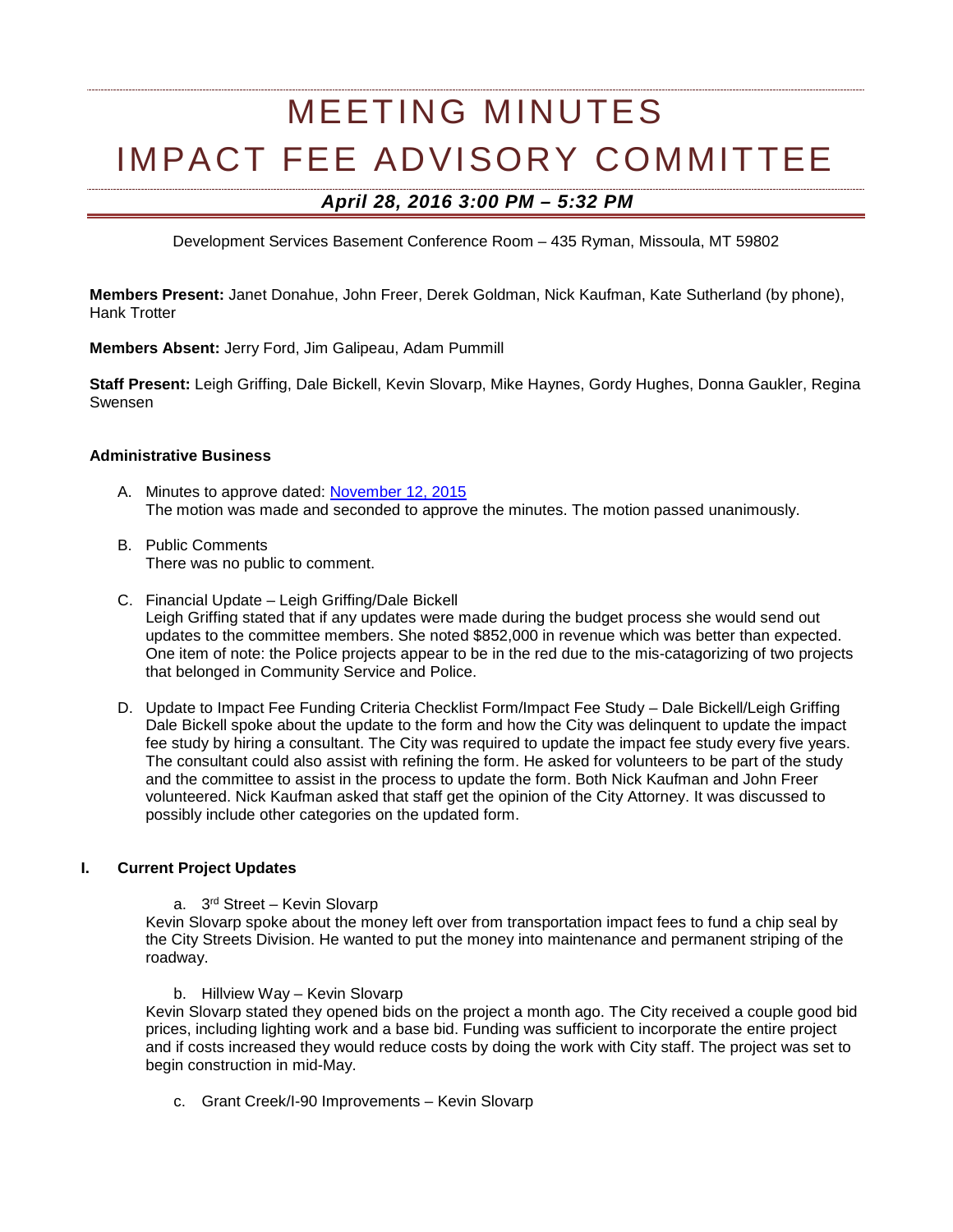Kevin Slovarp detailed the needed seed money of \$200,000 was from the City and that the State would supply the remainder \$460,000. The total cost of the project was \$660,000. MDT would begin construction within the next two years, closer to FY18 and FY19.

# d. East Broadway/Missoula College Improvements – Kevin Slovarp

Kevin Slovarp spoke about how the payments would be reimbursed to the State after the public improvements were constructed, inspected and approved by the City.

Janet Donahue asked when the project was to be completed and paid back. Kevin Slovarp stated the public improvements would begin soon but invoicing would not start until FY17.

#### e. Lolo to Missoula Trail – Donna Gaukler

Donna Gaukler stated the project was County managed and it was on budget and on time. Nick Kaufman asked if the Bitterroot Trail was part of the trails that were planned to be completed. Donna Gaukler stated it was in the plans to be completed and currently in negotiations.

#### f. Playgrounds – Donna Gaukler

Donna Gaukler spoke about the \$200,000 in playground sites that was approved; 70% had been excavated and equipment had been delivered. The equipment was to be installed between mid-May and early July.

g. Grant Creek Trail – Donna Gaukler

Donna Gaukler spoke about how the trail was completed other than the last 120 yards with the expended impact fees. The goal was to finish the remainder before the end of the current fiscal year. Donna Gaukler gave a short update on Fort Missoula.

h. City Hall restroom facility expansion – Jack Stucky

Dale Bickell spoke about the changes from the original request for funds in November 2015 and how the costs for the entire project went up.

Nick Kaufman confirmed which restroom location would be expanded. The discussion continued into how the funds would come out of the Community Service Impact Fee in FY17 and FY18. Concerns were brought up into how the change in costs affected the amount of impact fees allowed to be used in the project. It was decided to look up when similar events happened in prior meetings to check for precedent and do an email vote on this item.

i. Police evidence facility – Jack Stucky

Dale Bickell spoke about the increase in costs and request for funds from the previously approved amount from November 2015. The total project cost was \$2,562,208. The impact fees request increased by \$61,250.

There was a discussion about the motion that was passed in November 2015 and how it was phrased. Concern was voiced that the financial statements were not provided until the day of the meeting. Dale Bickell provided a conservative review of the currently available and projected available funds for FY17 and FY18.

**John Freer moved to approve Police and Community Service Impact Fee funding subject to the funds availability to 100% of Police Service Impact Fee and the balance from the Community Services Impact Fee not to exceed the lesser of 25% of the project cost or \$640,552.**

#### **Janet Donahue seconded the motion.**

**Nick Kaufman abstained.**

**Upon a voice vote, the motion carried.** 

#### **II. New Funding Requests**

- a. South Ave. Kevin Slovarp
	- [Funding Criteria Form](https://www.ci.missoula.mt.us/DocumentCenter/View/33694)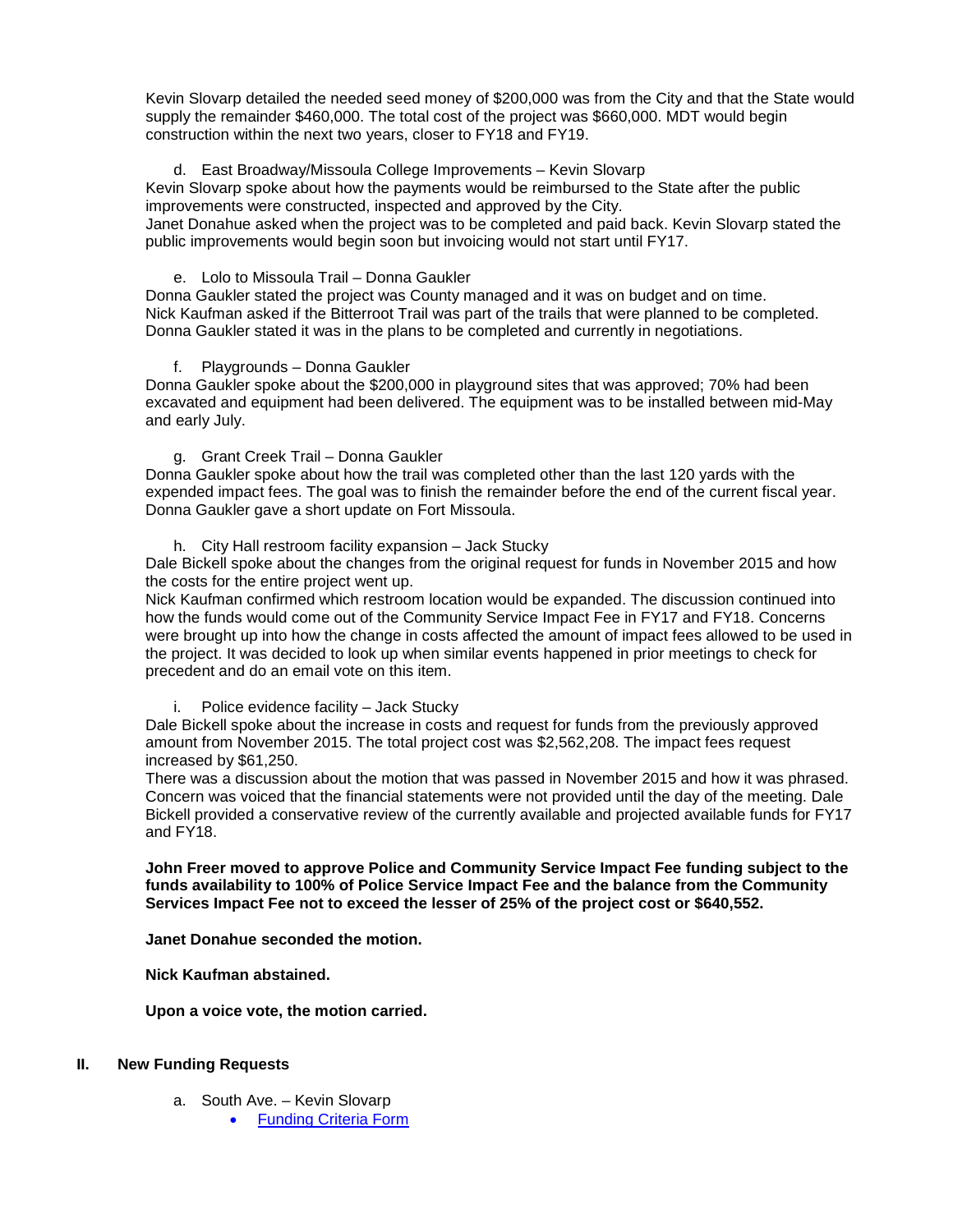# • [CIP Form](https://www.ci.missoula.mt.us/DocumentCenter/View/33697)

Kevin Slovarp detailed the improvements from the Fort Missoula Regional Park and how improvements were needed along South Avenue from Reserve Street to 36<sup>th</sup>. He asked for Transportation Impact Fees in the amount of \$60,000 in FY17 for design work. He spoke about applying for another Transportation Alternatives grant in FY17 for \$950,000. The total project cost was \$5,975,000. The IFAC request was \$1,972,000 from FY17 to FY21.

John Freer asked where the sewer ended. Kevin Slovarp stated the sewer ended at Community Hospital.

Hank Trotter asked how Mr. Slovarp came up with the total cost. Kevin Slovarp detailed the process of how he came up with the total cost based on projections from other similar projects.

There was some discussion about adding bike lane capacity and traffic counts to the IFAC form.

Hank Trotter asked about the \$3.5 million in FY21. Janet Donahue spoke about how the IFAC and CIP project priority list and funding worked for projecting projects into the future.

Nick Kaufman spoke about the local expansion around the neighboring areas.

#### **Motion: Nick Kaufman made the motion to approve Transportation Impact Fee funding request up to \$1,972,000 for the South Avenue improvements, Reserve Street to 36th.**

#### **Derek Goldman seconded the motion.**

### **Upon a voice vote, the motion carried unanimously**.

- b. Higgins Ave. Bridge Kevin Slovarp
	- **[Funding Criteria Form](https://www.ci.missoula.mt.us/DocumentCenter/View/33691)**
	- [CIP Form](https://www.ci.missoula.mt.us/DocumentCenter/View/33695)

Kevin Slovarp spoke about the rehabilitation to the Higgins Street Bridge. Montana Department of Transportation (MDT) would be widening the bridge deck by seven feet. The City would be putting money into it to address growth since the State would not do that; they only replaced what was part of the original facility. The bridge will get thirteen feet on the west side and twelve feet on the east side of the bridge for bike and pedestrian facilities.

**Motion: Derek Goldman made the motion to approve Transportation Impact Fee funding request up to \$1,930,000 for the Higgins Avenue Bridge improvements.**

**Hank Trotter seconded the motion.** 

**Upon a voice vote, the motion carried unanimously**.

- c. Madison St. Bridge Kevin Slovarp
	- [Funding Criteria Form](https://www.ci.missoula.mt.us/DocumentCenter/View/33693)
	- [CIP Form](https://www.ci.missoula.mt.us/DocumentCenter/View/33696)

Kevin Slovarp spoke about the project and that the first phase would not be asking for any impact fees. He spoke about creating a non-motorized bike/pedestrian connection from both sides of the bridge. No action needed, update only.

- d. Mullan and George Elmer Drive Intersection Signal
	- [Funding Criteria Form](https://www.ci.missoula.mt.us/DocumentCenter/View/33725)
	- [CIP Form](https://www.ci.missoula.mt.us/DocumentCenter/View/33724)

Kevin Slovarp detailed the agreements with MDT and the developer of 44 Ranch to add a signal. If a Warrant Analysis determined that a signal would be needed, an intersection signal would be placed.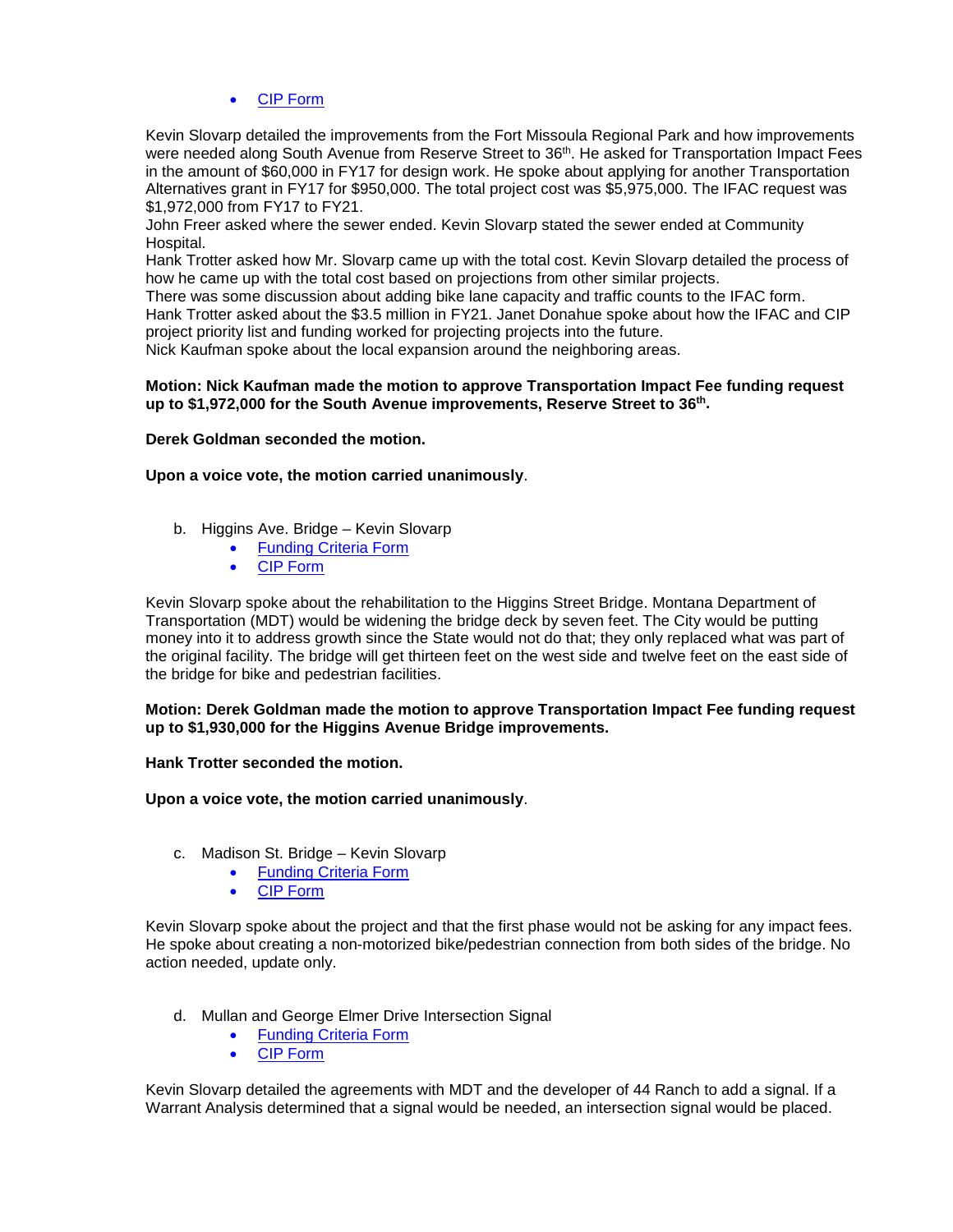The request was for 100% funding as the location was all new growth.

Nick Kaufman stated he would not vote on this item. He spoke to the need of a signal in the area. Derek Goldman stated his concerns about the signal being covered 100% by impact fees. There was a discussion as to why it was covered.

#### **Motion: John Freer made the motion to approve Transportation Impact Fee funding request up to \$444,675 for the Mullan and George Elmer Drive Intersection Signal.**

**Hank Trotter seconded the motion.** 

**Derek Goldman opposed. Nick Kaufman abstained.**

**Upon a voice vote, the motion carried**.

- e. 2016 New Fire Hydrants Jason Diehl
	- [Funding Criteria Form](https://www.ci.missoula.mt.us/DocumentCenter/View/33868)
	- [Exhibit A](https://www.ci.missoula.mt.us/DocumentCenter/View/33700)
	- Attachment [City shop option](https://www.ci.missoula.mt.us/DocumentCenter/View/33698)
	- [Attachment –](https://www.ci.missoula.mt.us/DocumentCenter/View/33699) loop option

Gordy Hughes spoke about the need for fire hydrants based on the International Fire Code. Dale Bickell detailed the need for a hydrant at the City Shop and how it was related to the need for fire hydrants in the future where there was growth.

There was a discussion about where hydrants would be placed in the neighborhood. The discussion expanded to encompass the growth of the area, the City Shop, and what the hydrants would be needed for.

#### **Motion: Derek Goldman made the motion to approve Impact Fee funding request up to \$11,900 for the Fire Hydrants at the City Shop on Scott Street.**

**Kate Sutherland seconded the motion.** 

**Upon a voice vote, the motion carried unanimously.**

f. Master Park Plan – Donna Gaukler • [Funding Criteria Form](https://www.ci.missoula.mt.us/DocumentCenter/View/33702)

Held in committee until the May 12, 2016 meeting.

- g. Community Center Donna Gaukler
	- [Funding Criteria Form](https://www.ci.missoula.mt.us/DocumentCenter/View/33701)

Donna Gaukler spoke about how the Community Center had been part of both the Urban Area Comprehensive Park Project in 2004 and the McCormick Park Master Plan since 2005. The Community Center could be located in the McCormick Park area or on  $3<sup>rd</sup>$  Street. Ms. Gaukler gave a history of the project's conception. The initial request was for \$150,000.

Kate Sutherland asked if the Parks Department was looking at the existing site on McCormick to place the Community Center. Donna Gaukler spoke about the existing site at McCormick Park and the International School site options.

Janet Donahue asked if non-profits would be able to use it as well. Donna Gaukler stated that minimally, all senior center activities would be able to vacate their current Higgins Street facilities and contribute to their development of the Community Center. Ideally both Missoula Aging Services and Summit Independent Living would have a joint resource office in the Community Center to assist the local population with any needs that arise.